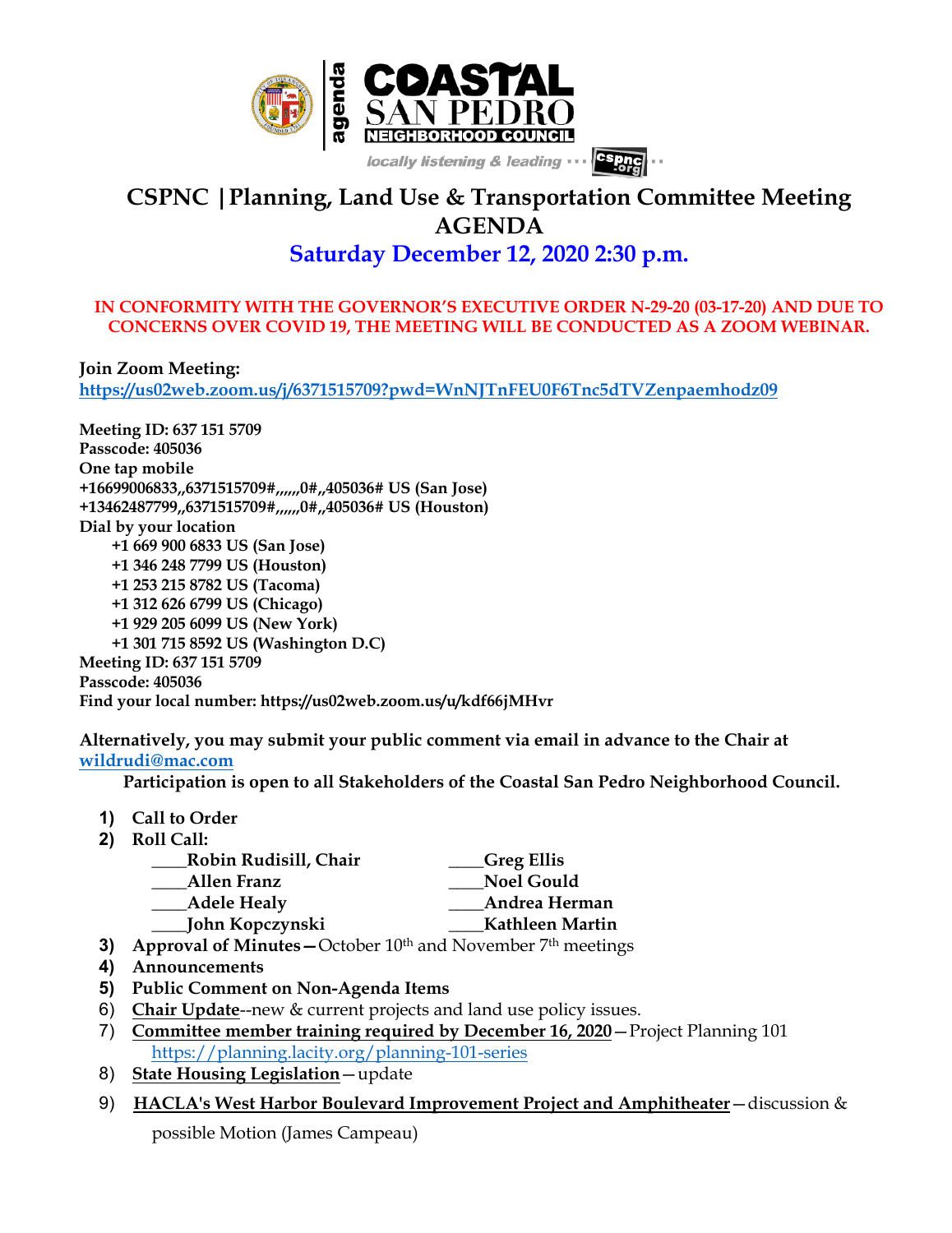- **10) LOTS E + F, 22nd Street- POLA**—discussion & possible Motion (James Campeau)
- 11) **SB 330**—discussion and possible Motion (Chair)
	- Text of the State law:

https://leginfo.legislature.ca.gov/faces/billTextClient.xhtml?bill\_id=201920200SB330 Council File for Housing Crisis Act of 2019 (SB 330):

https://cityclerk.lacity.org/lacityclerkconnect/index.cfm?fa=ccfi.viewrecord&cfnumber=20- 0047

Original City Council Motion January 14, 2020:

https://clkrep.lacity.org/onlinedocs/2020/20-0047\_mot\_01-14-2020.pdf

Planning Dept Report on Implementation:

https://clkrep.lacity.org/onlinedocs/2020/20-0047\_rpt\_PLAN\_02-13-2020.pdf

PowerPoint presentation on same:

https://clkrep.lacity.org/onlinedocs/2020/20-0047\_misc\_02-18-20.pdf

Report from Planning September 9, 2020

https://clkrep.lacity.org/onlinedocs/2020/20-0047\_rpt\_plum\_hsg\_9-9-20.pdf

One opinion, from a respected source:

https://embarcaderoinstitute.com/portfolio-items/senate-bill-330-complicates-developmentbut-does-not-solve-housing-challenges/

- 12) **ADUs**—Discussion & possible Motion
- 13) **Presentation on Municipal Broadband**—Ron Placone
- 14) **Properties in disrepair**—discussion and possible Motion, continued to January meeting (Adele Healey)
- 15) **Urban Forestry Street Tree Report for Coastal San Pedro**—discussion & possible Motion (Allen Franz)
- 16) **Gaffey Overlook Crime**—discussion & possible Motion (James Campeau)
- 17) **2505 Patton**—discussion & possible Motion (Chair)
- 18) **676 W. 38th Street**—discussion & possible Motion (Adele Healey)
- 19) **3702 South Parker; 945 West 37th Street**—discussion & possible Motion (Chair)

## **#20 – 31 PROJECTS BEING MONITORED**

- 20) **1309 Pacific appeal** --discussion and possible motion (Chair)
- 21) **2111 Pacific**--discussion and possible Motion (Chair)
- 22) **2275 W. 25th Street/remodel of Golf Clubhouse**—discussion & possible Motion (Noel Gould)
- 23) **3011 Carolina**—discussion & possible Motion (Noel Gould)
- 24) **Point Fermin Lighthouse Historic Cultural Monument application**—discussion & possible Motion (Noel Gould)
- 25) **1482 Hamilton**—discussion & possible Motion (Andrea Herman)
- 26) **1486 Hamilton**—discussion & possible Motion (Andrea Herman)
- 27) **557 Shepard**—discussion & possible Motion (Noel Gould)
- 28) **2105 Paseo del Mar**—discussion & possible Motion (Noel Gould)
- 29) **1221 W. 27th St**—discussion & possible Motion (Noel Gould)
- 30) **Repair of Slurry Coating Roadwork**—status (Kathleen Martin)
- 31) **New power poles on Parker St.—**discussion & possible Motion (Chair)
- 32) **Joint Northwest, Central, & Coastal San Pedro NC's Planning & Land Use Committee--**Update
- **33) Public Comment on Non-Agenda Items**
- 34) **Adjournment**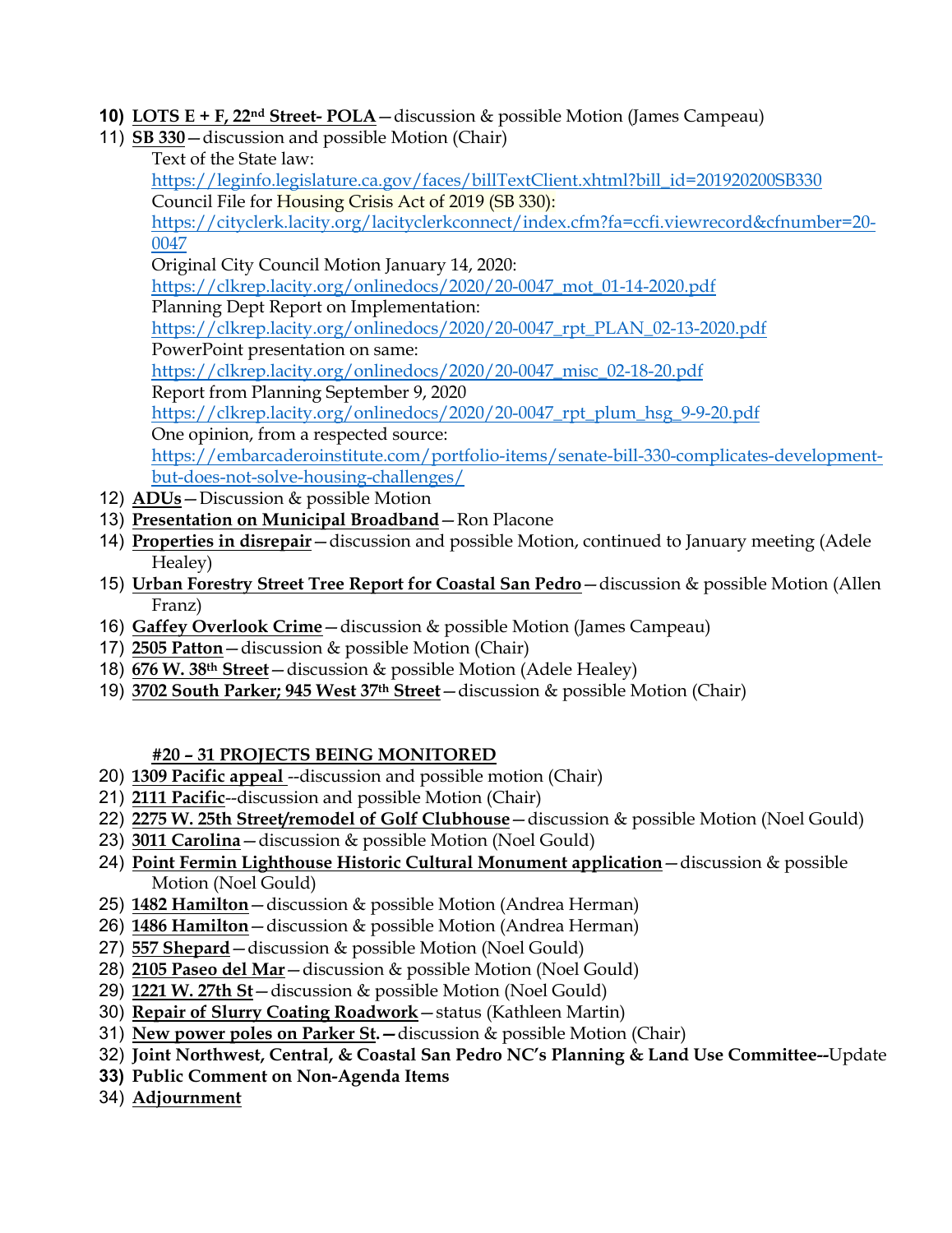#### **PROPOSED MOTIONS:**

#### **ITEM 9. WEST HARBOR AMPHITHEATER.**

**WHEREAS**, West Harbor Development Presented to the CSPNC Board and Stakeholder meeting on Nov.16, 2020, new plans that included an amphitheater for the new Ports O' Call area. Regarding the amplification of sound, planning has been poor and in disregard to residents being affected by the loud noise. Every amplified sound system is facing south. This will greatly impact the quality of life for the entire area of Pt. Fermin as well as the adjoining neighborhoods of the San Pedro hillside.

**WHEREAS**, It has been brought to the attention of the Port of LA in the past concerning the importance of considering noise reverberation from music related activities, as well as car rallies at Berths 45 through 50, music concerts at Berths 45 through 50, music noise at the facilities at Whaler's Walk, Brouwerij West and the Pier 400 train siren noise.

**WHEREAS**, Noise abatement has always depended on continued complaints from the community at large for enforcement, which rarely complies only after the fact of the occurrence, and that poor planning of the new proposed West Harbor Amphitheater project should not depend on continued law enforcement to remedy any excessive noise pollution in the future.

**THEREFORE**, The CSPNC, requests a new design for all amplified sound coming from the new West Harbor Development, as well as the other venues as mentioned, that ALL amplified speaker sound systems must face EAST towards Terminal Island and, furthermore, that the raised bleacher seating section of the new proposed amphitheater should not obscure the view of the new location of the USS IOWA from all points north along the boardwalk at the new West Harbor Ports O' Call development project.

## **ITEM 10. LOTS E + F, 22nd Street- POLA**

**WHEREAS**, Lots  $E + F$  is located on the north side of 22<sup>nd</sup> Street between Miner and Sampson Way in the POLA. It is approximately 4 acres of unused open space and will be for some time especially during two more years of construction at Ports O' Call.

**WHEREAS**, San Pedro immediately needs a safe and clean space away from the sidewalks for the homeless encampments. There are no portable toilets for the homeless that live along Beacon street between 7<sup>th</sup> Street and Crescent Ave, Gulch Street, Palos Verdes Street, 8<sup>th</sup> Street, 9<sup>th</sup> Street, and Pacific Ave between 19th- 17th Streets.

**THEREFORE**, The CSPNC urgently requests in the spirit of "we're all in this together" to allow the EMERGENCY TEMPORARY USE of lots  $E + F$  for the homeless that camp along our streets in San Pedro. And that the Port and/or the city will provide at least two portable toilets and 6 trash cans to be emptied and toilets pumped on a weekly basis, and that LAPD and the Port Police will work in tandem to ensure that these homeless encampments will no longer be allowed on San Pedro's streets and parkways because of this new location at Lots  $E + F$ .

#### **ITEM 16. GAFFEY OVERLOOK CRIME**

**WHEREAS,** The Gaffey Street Overlook parking lot at 35th Street has been a long-time hangout area that goes past curfew hours into the early morning. It is a constant source of illegal activities which include drugs, alcohol, assault, vandalism, trespassing, robbery, gunshots, intoxication, DUI's, stabbings, even murders, indecent exposure, drug overdoses, suicides, fireworks and car-party noise including blasting mega sound systems. The trash that is left there includes condoms, human excrement, nitrous oxide balloons & hypodermic needles. All of it takes place way too close to residents' rooftops and backyards. It is also a preferred area for vehicle road racing and donut tire skidding due to the extreme width of the